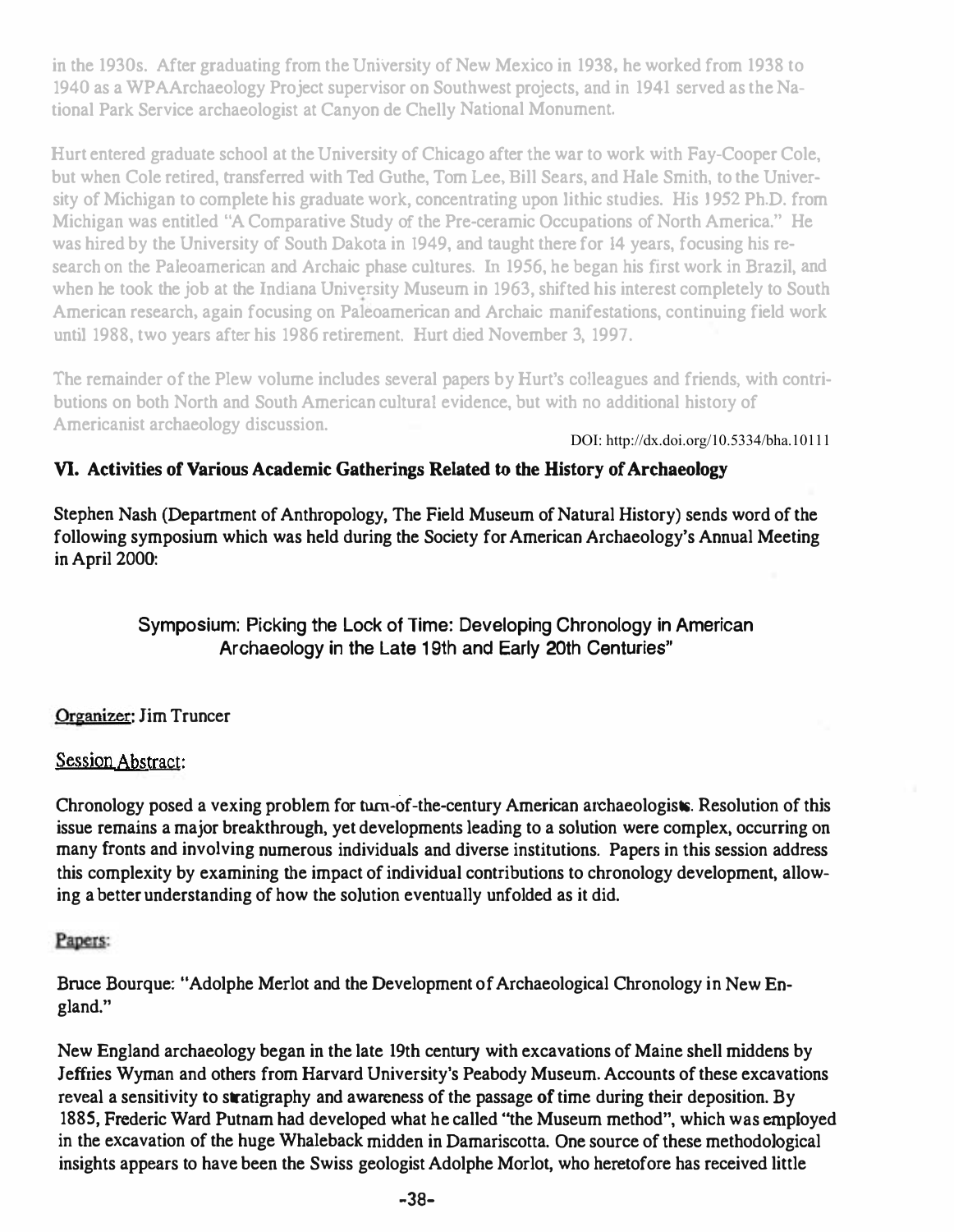mention in discussions of the history of American archaeology.

David Browman: ''The 19th Century Pcabody Museum Stratigraphic Excavation Method."

Two important techniques were developed and began to be integrated into American archaeology, in the late 19th century: stylistic and frequency seriation, and stratigraphic excavation (actual field excavation by strata, rather than post-facto armchair interpretations, which began as much as a century earlier). This paper focuses upon the development of the "Peabody Museum Method" of stratigraphic excavation— the first method so far documented to be actually taught in the classroom (in 1901). Originated by F.W. Putnam, it is perhaps best seen as employed by this students such as Charles Peabody, William Nickerson, Frank Russell, etc.

Michael O'Brien: "Nels Nelson and the Continuous Measure of Time"

Nels Nelson stated explicitly that when he went to San Cristobal in the Galisteo Basin of New Mexico in 1914, he wanted to test a suspected local sequence of pottery types. He knew or suspected the relative chronological order of the types, but only be excavating at San Cristobal was he able to establish their relative chronological positions. Contrary to the received wisdom, there was nothing revolutionary about what Nelson did in terms of stratigraphic excavation. The innovative part of Nelson's work was in his being able to measure culture change not by using the then-typical qualitative differences in artifact assemblages such as the presence or absence of pottery - a culture trait - but rather by documenting, in revolutionary fashion, that pottery types altered in absolute frequency through time in a pattern that he characterized as very nearly nonnal frequency curves that reflected the fact that a style of pottery came slowly into vogue, attained a maximum, and then began a gradual decline.

Lee Lyman: "A.L. Kroeber's Southwestern Chronometric Work"

Rarely is the origin of a major innovation in science clear, with ambiguities feeding the history of a particular discipline. Not so with frequency seriation. A.L. Kroeber, in his remarkable paper "Zuni Potsherds", presents a discursive account of precisely how he came up with the idea of frequency seriation. His discussion also makes it clear that earlier explorations of similar ideas played no role in the development of the method, contrary to many claims made after the fact. As important as Kroeber's method has been in Americanist archaeology. the principle behind it has been largely unexplored. A1though frequency seriation has been used as a cbronological tool, Kroeber suspected it could be used for much more, but he did not explore such avenues. Recent interest in explaining the histories of artifact lineages in tenns if heritable continuity has proved that Kroeber was indeed correct.

James Truncer: ''The Middle Atlantic Revolution that Never Happened."

Leslie Spier's work at the Abbott Farm site in New Jersey, published in 1918 as The Trenton Argillite Culture", was innovative on a number of fronts--documenting site formation processes, identifying a ceramic "culture", and attempting to chronologically order projectile point types. In contrast to his southwestern research which helped to revolutionize chronology in American archaeology, the Abbott Farm publication had practically no impact. This paper explores the substantive and institutional reasons why no such revolution occurred in the Middle Atlantic and discusses the implications for archaeologists today.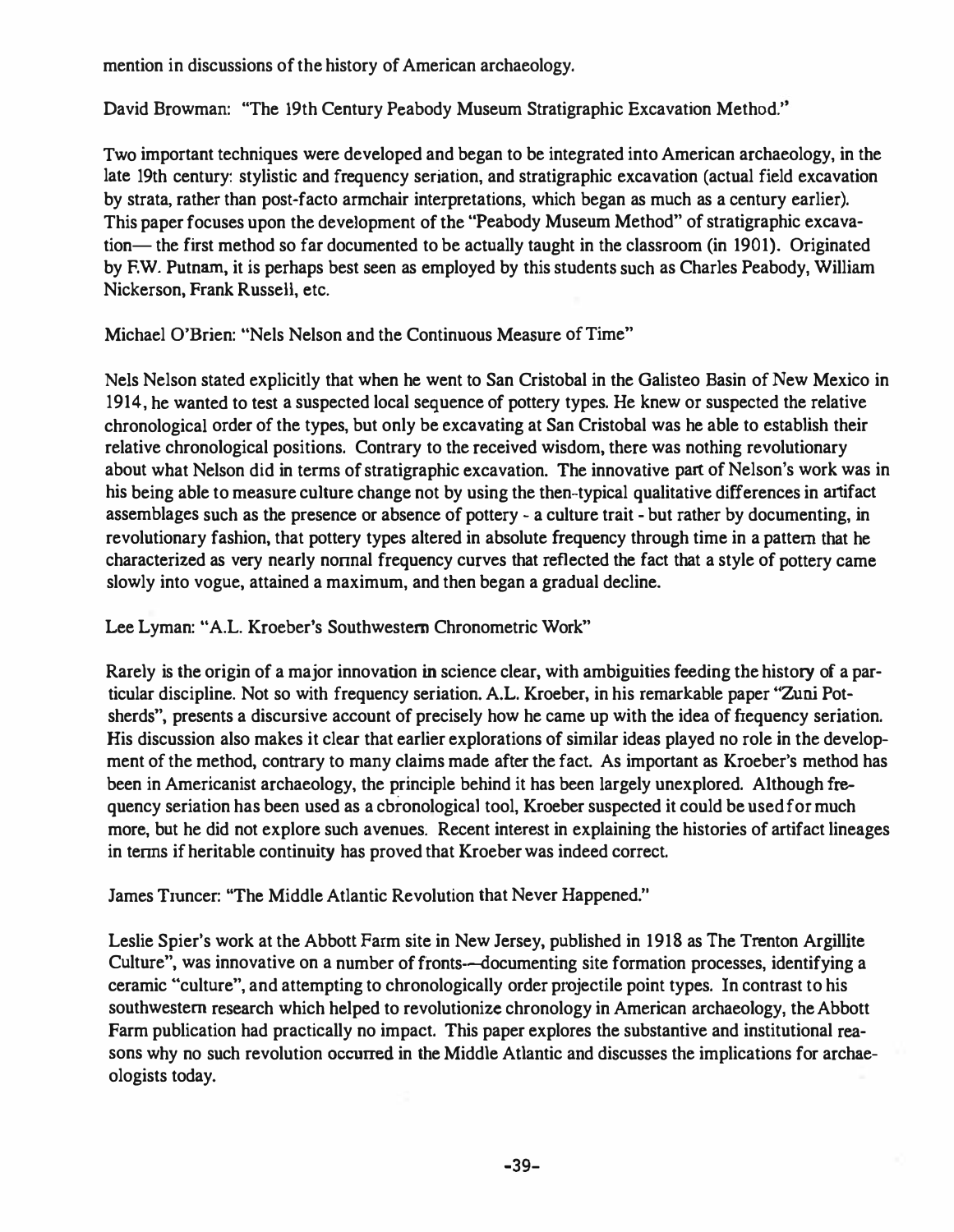Stephen Nash: "Not So "Talkative" Tree-Rings: Why Did Archaeologists Wait for an Astronomer to Establish Tree-Ring Dating?"

Despite the fact that earlier scholars, including a number of archaeologists, noticed the dating possibilities in tree-rings, it took an astronomer interested in the relationship between sunspot cycles and climate to develop tree-ring dating in its modern aspect. Once demonstrated as an applied archaeological science in 1929, archaeologists quickly became gleeful supporters and consumers of dendrochronological data. This paper examines the many and varied reasons behind archaeologists' unwillingness to conduct basic research in the field of tree-ring dating in particular, and their disinterest in chronology in general, during the late 19th and early 20th centuries.

Robert Dunnell: ''The First New Archaeology and the Development of Chronological Method."

No matter where one stands on the new archaeology of the 1960s, the literature of the period has an exciting quality that even archaeologists long after can appreciate. The same is true of the first "new archaeology" that came of age during the first couple of decades of this century. Rooted in the two big archaeological "problems" of the 19th century, the mound builders and early man, the early 20th century saw the development of chronological methods that allowed archaeologists, for the very first time, to generate scientific knowledge. How this was accomplished is germane today as these methods remain central to the discipline.

A roundtable discussion on the history of Southwestern archaeology was held on August 12, 1999, in conjunction with the 72 Annual Peeos Conference in Show Low, Arizona. The organizers were James Snead (George Mason University) and leffThomas (Northland Pioneer). Participants included Andrew Christenson, Kurt Dongoski (Hopi Tribe), Wendy HOlliday (Hopi Tribe), Kathy Howard (Arizona State University), Joan Mathien (National Park Service, J. lefferson Reid (University of Arizona), Raymond Thompson (University of Arizona), Gwinn Vivian (Arizona State Museum. John Welch (White Mountain Apache), Stephanie Whittlesey (Statistical Research, and David Wi1cox (Museum of Northern Arizona). Originally planned as an infonnal discussion, the roundtable fonnat was converted into a public forum at the request of the conference organizers. Facilities were made available by Northland Pioneer College, and the event took place in front of an audience of 70 people. The keynote address was delivered by 1. lefferson Reid, who spoke on "Archaeological Histories and the Loss of lnnocence." Reid reviewed a number of critical areas in the historiography of archaeology, touching on the relevance of t he subject for modern agendas, the role of oral histories, and the particular strengths that archaeologists bring to understanding our own past. The discussion that followed was wide-ranging but frequently returned to the history of public-professional relations in Southwestern archaeology, a topic that spurred considerable audience participation. The relevance of the history of archaeology in understanding the current crisis of identity in the discipline, particularly as defined by relationships with the Native American population, was widely endorsed. At the conclusion of the session a list of e-mail addresses of those interested in the history of Southwestern archaeology was compiled by the organizers. Anyone interested in adding their names to the list, or with other questions pertaining to the roundtable. should contact lames Snead (jsnead@gmu.edu).

The Cultural Collections Committee and the Department of Anthropology at the Field Museum ofNatural History in Chicago are jointly planning a two-day event to celebrate the past, present, and future of Anthropology at The Field Museum. The event wi1l help to ring in the centennial year of the American Anthropological Association in 2002. The keynote speaker for the museum program will be Dr. David Wilcox of the Museum of Northern Arizona , who will speak on the afternoon of Sunday, October 22, 2000, followed by a panel discussion. The roster for this panel wi1l include distinguished scholars from